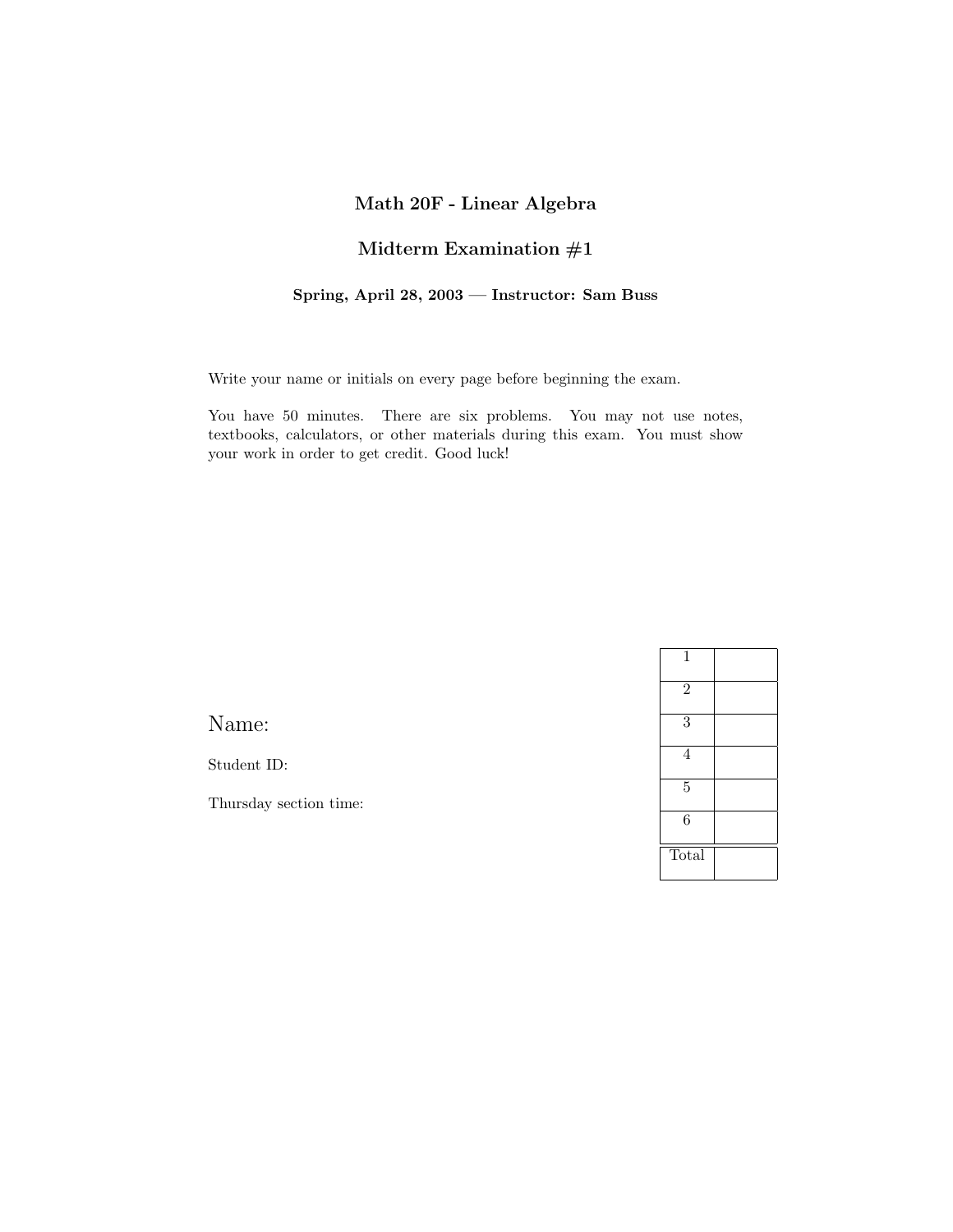- **1.** Let A be an  $m \times n$  matrix.
- **a.** State the definition of "the nullspace of  $A$ ,  $N(A)$ ".

ANSWER:  $N(A) = {\bf x : A \bf x = 0}.$ 

**b.** State the definition of "A is skew-symmetric".

ANSWER:  $A = -A^T$ .

**2.** Suppose that a  $3 \times 3$  matrix A is row equavalent to

$$
\left(\begin{array}{rrr} 1 & -1 & 2 \\ 0 & 2 & -3 \\ 0 & 0 & 0 \end{array}\right).
$$

(However, you do not know the matrix A itself.) For the following questions, either give an answer, or state "insufficient information" if you do not have enough information to answer the question.

- **a.** What is the value of det(A)? *ANSWER: 0.*
- **b.** Is A singular? *ANSWER: Yes*
- **c.** How many solutions does the equation A**x** = 0 have? *ANSWER: Infinitely many.*

**d.** Let **b** = 
$$
\begin{pmatrix} 1 \\ 1 \\ 0 \end{pmatrix}
$$
. Does the equation  $A$ **x** = **b** have a solution?  
ANSWER: Insufficient information.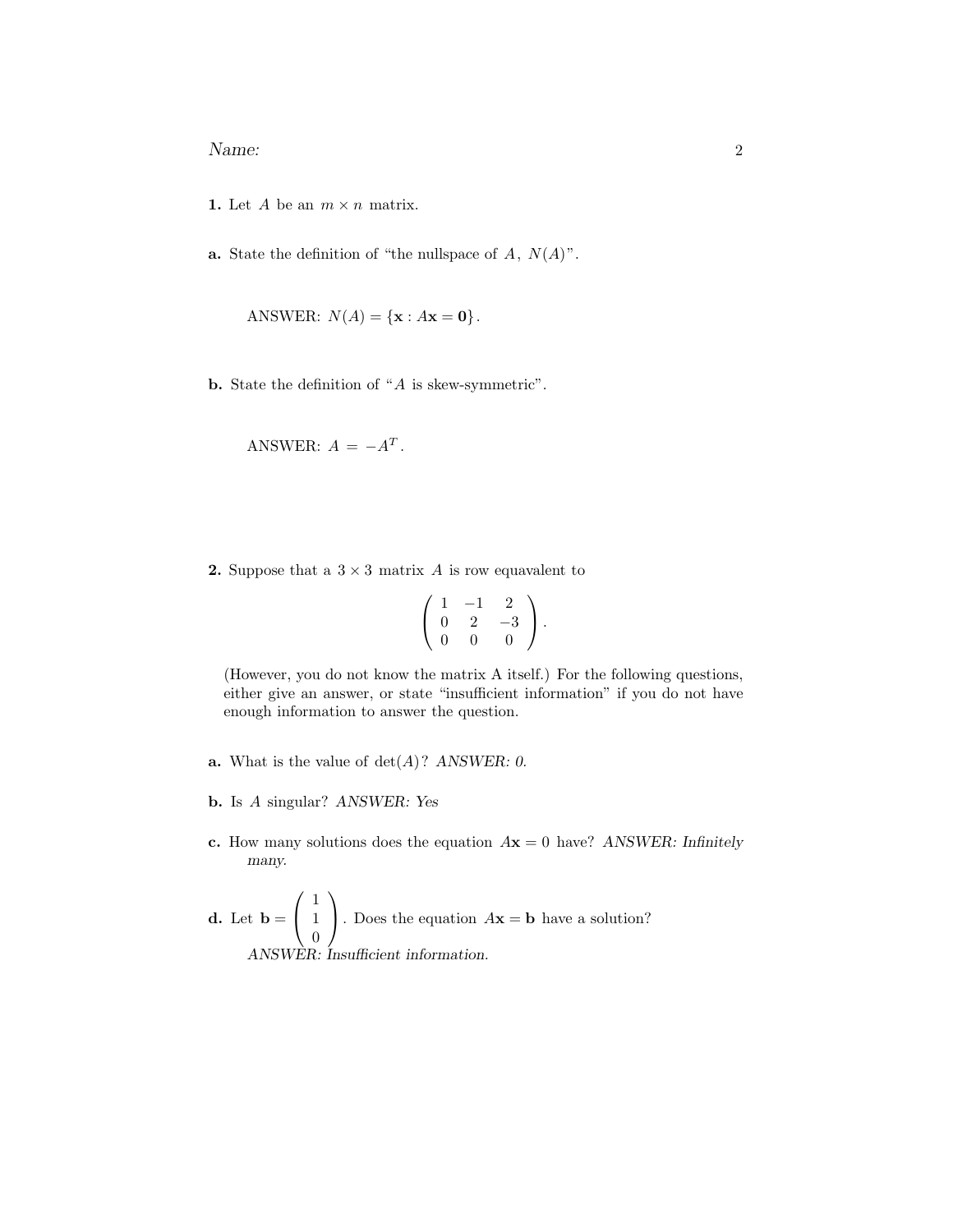## Name: 3

**3.** Let O be the  $2 \times 2$  matrix containing all zeros. Do there exist  $2 \times 2$  matrices A and B such that  $A \neq O$  and  $B \neq O$ , and such that  $AB = O$ ? Either explain why there cannot exist such matrices, **or** give an example of matrices A and B with these properties.

ANSWER. There are many possible answers. For example,  $A = \begin{pmatrix} 1 & 0 \\ 0 & 0 \end{pmatrix}$ and  $B = \left( \begin{array}{cc} 0 & 0 \\ 0 & 1 \end{array} \right)$ .

**4.** Compute the inverse of *A*, where 
$$
A = \begin{pmatrix} 1 & 2 & 3 & 4 \\ 0 & 1 & 2 & 3 \\ 0 & 0 & 1 & 2 \\ 0 & 0 & 0 & 1 \end{pmatrix}
$$
.

Calculate the determinant of A.

ANSWER: det(A) = 1 and 
$$
A^{-1} = \begin{pmatrix} 1 & -2 & 1 & 0 \\ 0 & 1 & -2 & 1 \\ 0 & 0 & 1 & -2 \\ 0 & 0 & 0 & 1 \end{pmatrix}
$$
.